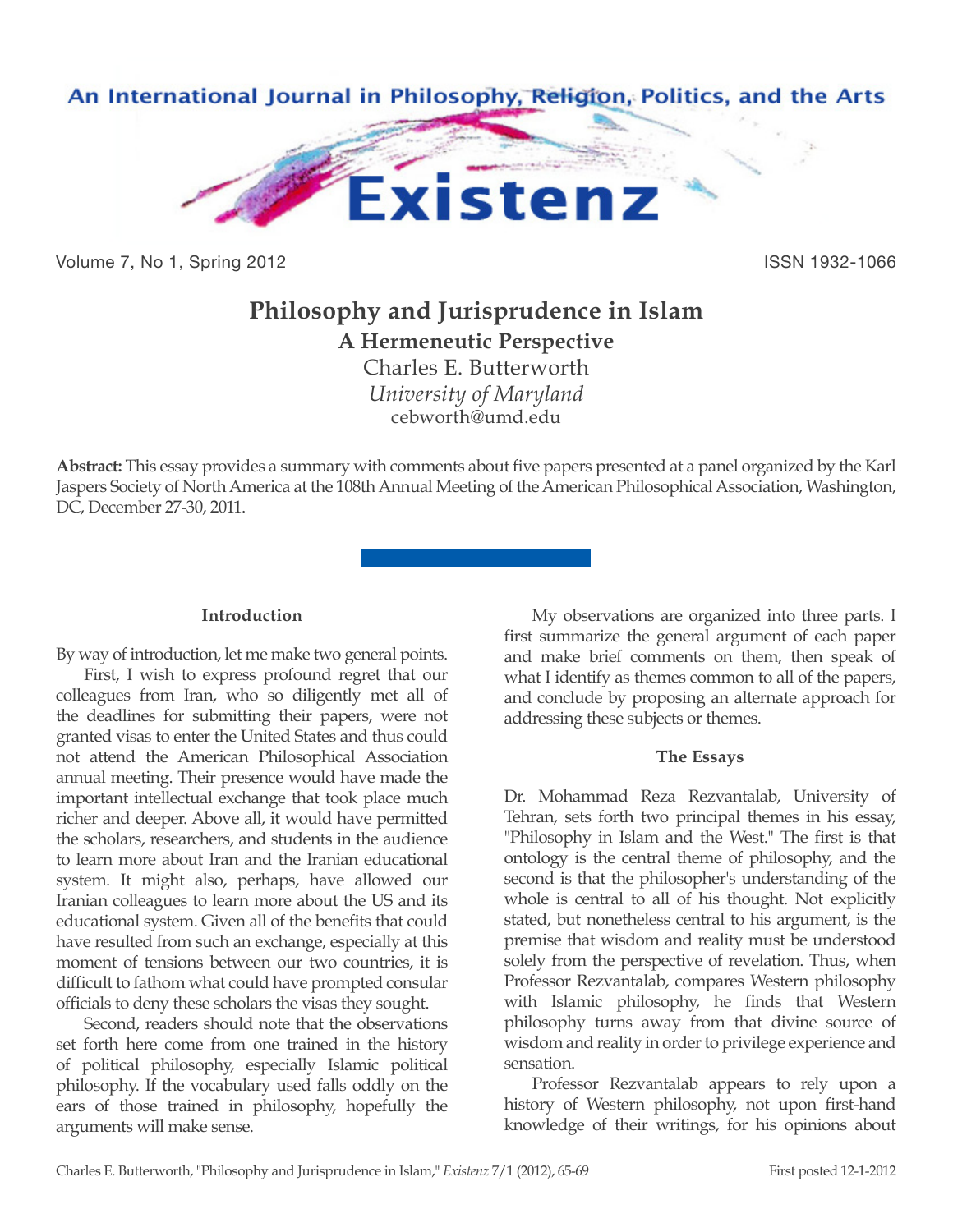what Western philosophers think. As a consequence, he pays insufficient attention to Plato's and Aristotle's critique of the polytheism of their day. He also fails to acknowledge that the religious teachings of the Jews, as set forth in Hebrew Scriptures, predated any of the Greek philosophers. Modern Western philosophers, beginning with Francis Bacon, broke with ancient philosophy because they thought Aristotle had presented an incorrect view of the world around us and of the way human beings make sense of that world, but they were aware of Aristotle's logical and scientific teaching even as they rejected it—rejected, not refuted. Professor Rezvantalab does not mention the grounds for that break with ancient philosophy among the Moderns, perhaps for the reasons stated. Rather than rely on a contemporary Iranian history of philosophy, he would have been on far surer ground had he considered the way prominent thinkers such as Alfarabi and Ibn Rushd (Averroes) from the Golden Age of Islam wrestled with the great figures of Western philosophy and sought to make their teachings comprehensible to their coreligionists.

What Professor Rezvantalab means by the term "Islamic philosophy" is not evident. Yet, since that is the alternative he proposes, it is necessary for him to say something about what he understands by this term. He cannot have Alfarabi or Averroes in mind, for they both endorse the rationalist worldview of the Western philosophers.

*\* \* \**

In his essay, "The Instrumental Intellect in Islamic Tradition," Dr. Reza Berenjkar of the University of Tehran posits that the intellect has three functions theoretical, practical, and instrumental. The latter depends upon the two former. Its role is to help humans manage their affairs. For Professor Berenjkar, according to Islamic tradition (Qur'an, hadith, and views of Muslim scholars), the intellect allows human beings to know the way things are (especially the existence of God and the life to come) as well as what needs to be done to conform to divine commandments. In this schema, the instrumental intellect serves the practical intellect by helping humans do what they ought.

Taking David Hume as the representative of Western philosophy, Professor Berenjkar focuses above all on Hume's denial that things can be known in themselves or that obligations can be known. We are aware only of sensations and must reflect upon them. While certainly a faithful reading of Hume, it is not at all evident that Hume embodies the whole of Western philosophy. Nor has Professor Berenjkar made any attempt to explain Hume's larger goal, namely, his emphasis on limiting what is known to what can be perceived. Moreover, Professor Berenjkar passes over in silence that Hume has received much criticism from within the Western tradition. Equally important, Professor Berenjkar privileges Islamic tradition (hadith) without ever showing why it ought to be privileged.

*\* \* \**

The essay, "Rationality of Belief in Action: A Look at the Theory of Allāmah Tabātabāī," by Dr. Hādi Sādeqi of the Hadith Sciences College sets forth the principal teachings of Allāmah Tabātabāī. Professor Sādeqi begins by noting that theoretical rationality allows one to fulfill rational and intellectual duties and responsibilities. It uses practical rationality (means-end rationality) once it decides what end or means to pursue. That involves having the faculty (free will) to choose among ends and means as well as being able to deliberate about them. Then he goes on to explain how Tabātabāī's thinking helps us discern how to choose the correct ends and means.

Yet, Professor Sādeqi goes on to argue that just because a belief is rational does not necessarily mean it is right: rational belief can be right or wrong just as true belief can be rational or irrational. There is always the possibility for an error or errors: an action may be rational, but erroneous. The consequence is that individuals are not able to bear obligations that are beyond their capacity (see Qur'an 2:286). So, different people cannot be expected to have the same amount of faith or to believe in what is beyond their perception.

The merit of the essay is the explanation it offers of the way human beings function and also its justification of the Qur'anic verse 2:286, the core of which I would translate as follows: "Allah makes a soul responsible only for what it can bear; its gain is what it has earned, and its penalty is what it has incurred." The point is that human beings are not asked to do more than they are capable of doing as well as that they are rewarded or punished according to what they actually do.

This is an important explanation of a very difficult Qur'anic verse. But, unfortunately, neither this exegesis nor the verse itself offers more than a sketch of theoretical and practical reason. Nor does Professor Sādeqi provide a clear indication of why Tabātabāī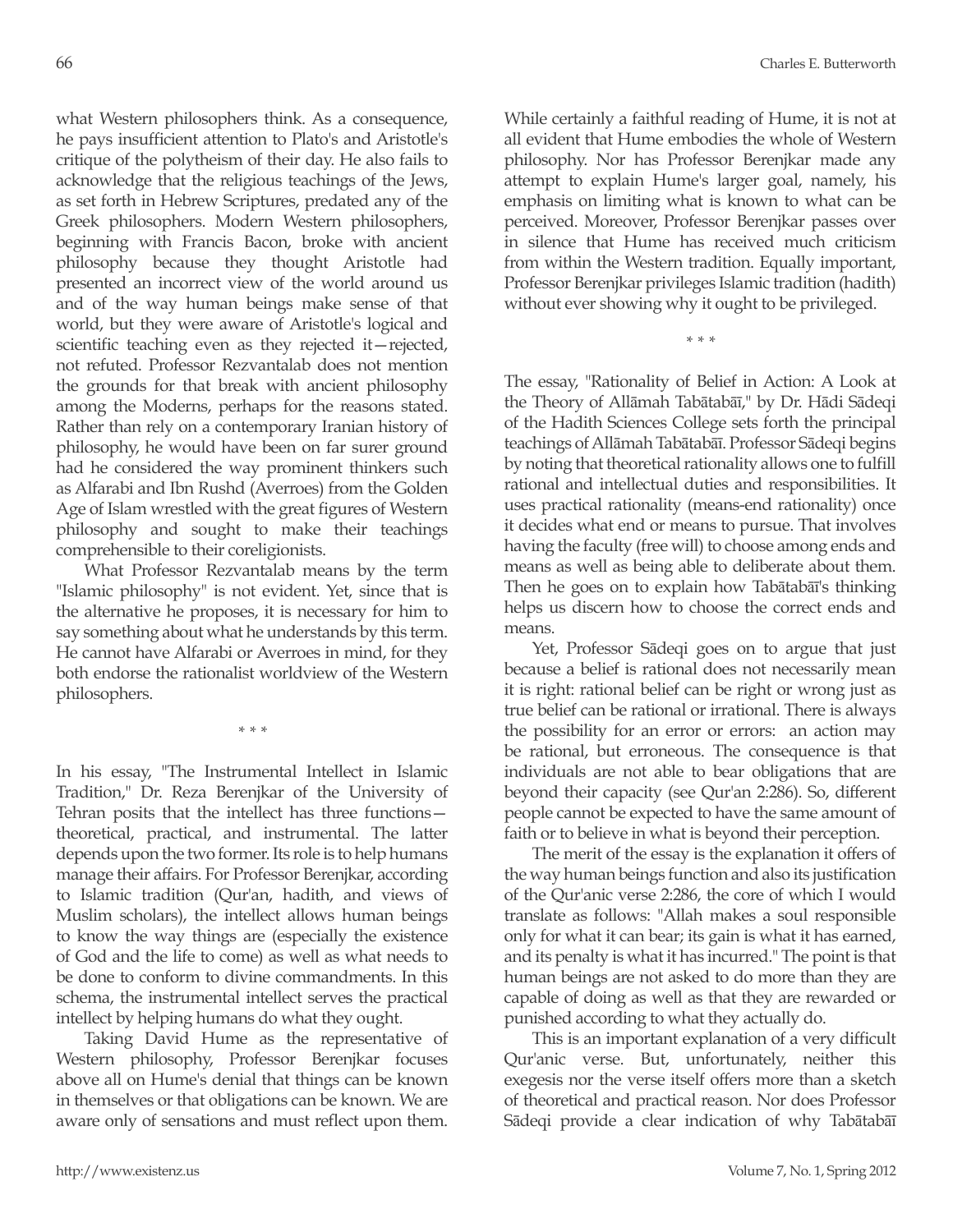deserves the attention he is accorded.

*\* \* \**

Dr. Ali Asgariyazdi of the University of Tehran insists in his "Characteristics of Islamic Philosophy" that Islamic philosophy focuses on the problem of unity and multiplicity, that is, the relationship between God and the world. Professor Asgariyazdi sees the merit of Islamic philosophy as stemming from the fact that it presupposes God's existence and centers on the task of defining and elaborating God's attributes. Moreover, it reconciles revelation with intellect, knowledge with faith, and religion with philosophy, and shows that intellect and revelation do not contradict each other. For Islamic philosophy, then, revelation, intellect, faith, knowledge, and religion all lead to the same conclusions.

According to Proessor Asgariyazdi, Islamic Philosophy is based on the teachings of the Qur'an and hadith, and Mulla Sadra offers a fine image of it in his transcendent philosophy. Thus, Islamic philosophy so understood is similar to Peripatetic philosophy in that its form is Peripatetic but its core is Illuminationist. Mulla Sadra bases his thoughts on the Qur'an and hadith. For him, revelation is the most important, valid, and reliable source for knowledge. He says that human intellect confirms the revelation, and the revelation supplements the intellect.

Now what Professor Asgariyazdi says here may well be true of Mulla Sadra, but it does not mesh with what other philosophers within the tradition of Islamic philosophy have to say. Why does he not mention any of these other philosophers? And how might one make a salient case for Mulla Sadra's illuminationist philosophy or for his claims about revelation being the best source of knowledge?

*\* \* \**

In his essay entitled, "How Philosophy Shapes Theology," Professor Muhammad Ali Abdollahi of the University of Tehran formulates a novel and appealing image of philosophy and theology. For him, despite claims that theology and philosophy differ in their commitment to religious doctrines, it is more accurate to say that each serves the other. Philosophy that focuses upon proving the existence of God and the necessity of divine revelation is loyal to religious teachings. Consequently, philosophers must differentiate between the revelation received by the Prophet and that accessible to the layman, the first alone being free from any form of error. It is not possible to exclude human reason from the process of understanding religion, nor to abstain from the use of philosophy in theology. Thus, both reason and transmitted revelation are to be utilized as epistemic sources in understanding religion.

In my opinion, this statement comes closest to grasping what Islamic philosophy is about and to providing a clear picture of what philosophers within that tradition have sought to do—see, for example, Alfarabi's portrait of the dialectical theologian in Book of Letters, Part Two, beginning. The statement errs, however, in assuming that these philosophers saw their teaching as in service to religion—especially Islam. That argument deserves and requires a much more extensive account of the writings of the philosophers who thrived within the Islamic tradition of the Golden Age.

**Common Themes**

Running through these essays are five common themes, the first being the six basic assumptions or presuppositions shared by all of the authors. For them, being has a divine origin, and information about it is to be derived solely from the Qur'an and hadith (the recorded sayings and actions of the Prophet). It follows, then, that just as Islamic philosophy must be rooted in acceptance of the Qur'an and hadith, Western philosophy is erroneous because it is not focused on the divine. (Here all of the authors curiously fail to accord sufficient attention to the Christian authors of the Western Middle Ages who wrote in Latin, those known as the Scholastics, and who did use philosophical argument to strengthen their positions of faith.) Each author concurs in thinking that the best authorities for Islamic philosophy are Ibn Sina and Mulla Sadra. For some reason, Alfarabi, Ibn Tufayl, Averroes, and Ibn Khaldun are neglected if not passed over in silence. Finally, one author after another proposes the vocabulary of *U*ṣū*l al-Fiqh* (literally, the roots of jurisprudence; that is, the fundamental principles on which jurisprudence is based) as the proper way to frame the questions raised, but not one of them explains those principles.

Second, all of our Iranian colleagues agree in holding that the authoritative sources for knowledge are the Qur'an and hadith. How one gains awareness of what knowledge is not, however, explained. Were they to argue that reason must guide the scholar's inquiry into these two sources of knowledge, that could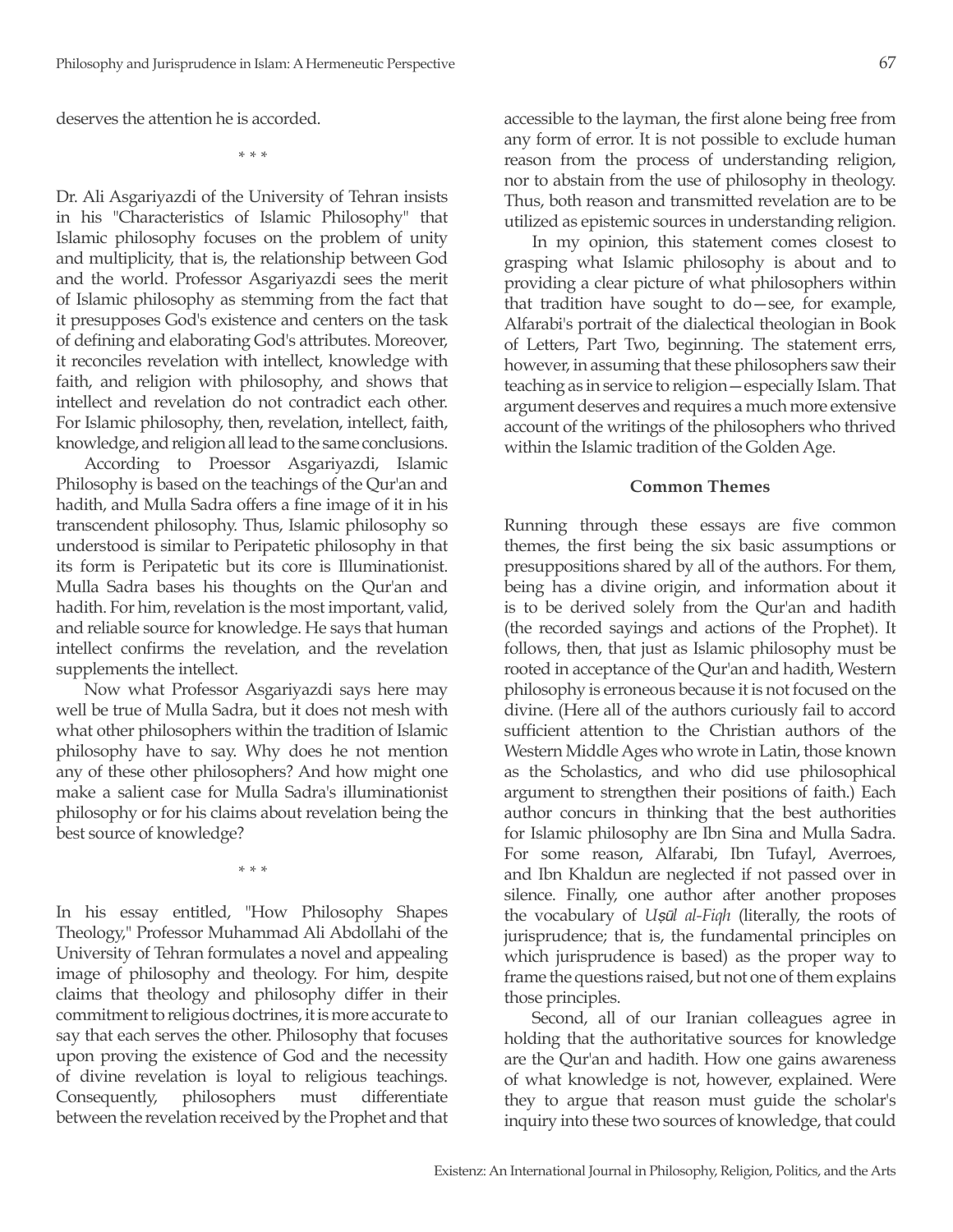provide a common starting point for them and their Western counter-parts.

Third, they all seem to think that there is no philosophical tradition in the West worthy of note prior to Descartes. Thus, with the exception of Professor Rezvantalab in his brief history of Western thought and Professor Asgariyazdi's summary of Mulla Sadra's philosophical teaching, no one else mentions Plato or Aristotle, much less any of the Scholastics, in any of the papers.

A corollary of this point is that all of our Iranian colleagues agree in denying the existence of any philosophical tradition within Islamic culture worthy of note. Thus, with one exception, namely, Professor Berenjkar's bibliographical citation of Alfarabi's *Selected Aphorisms* (*Fu*ṣū*l Muntaza'a*), none of the other authors mention Alfarabi or Averroes in their papers. Indeed, the authors of these papers make no reference at all to any of the Arab philosophers.

Finally, the title of the panel notwithstanding, no attempt is made to identify a jurisprudential tradition worthy of note—neither Shi'i nor Sunni. No mention is made, for example, of thinkers like Aljuwayni, Alghazali, or any of the renowned Shi'i jurisprudential thinkers or theologians. Now passing Sunni figures over in silence might be warranted from a Shi'i perspective. But it is necessary to explain the reasons for that position to those of us who are unacquainted with Shi'i doctrince on such matters—assuming that this is what guides our colleagues in their thinking.

#### **An Alternative Approach**

Surely, we all agree that philosophy is the attempt to replace opinion with knowledge. From this point of agreement, it follows that we must be aware of what opinion is and what its limits are—this simply because neither opinion or belief is knowledge. That line of thinking indicates as well that we must all learn how to reason—how to think our way through the conundrums we face in attempting to answer questions about ourselves and the world around us, about what is. For a task of such magnitude, recourse to good teachers is always useful. Whatever else one might say, it cannot be denied that Plato and Aristotle are important insofar as they showed how to reason and, in showing how reason works, raised important questions. Other thinkers, especially some from within the Islamic tradition, recognized the merit of Plato and Aristotle and showed how to profit from them. The least we can do, then, is to follow their lead, even their prompting, and attempt to learn from Plato and Aristotle as well as from other major thinkers within the tradition of philosophy. A corollary of this line of reasoning is that the role of religion in society and in life is a question, not a given. It cannot be assumed and certainly not posited without argument that religion holds the keys to all questions. Indeed, religion and revelation both must be examined by the philosopher.

Along the same lines, to explain what Islamic philosophy is, one must speak about those who have engaged in it and distinguish one philosopher or school from another. In order to explain what Shi'i thought is—jurisprudential or theological, then, one must distinguish it from Sunni thought, at least superficially. Such a task might be as intellectually beneficial for the one carrying it out as for the one who reads the results.

Finally, it must be noted that there are many facets of intellectual inquiry in the Islamic tradition, just as there are within the Western. These include philosophy, theology, canon law and Islamic jurisprudence, the genre known as "mirrors of princes" literature, poetry, and also eloquent discourses. To do justice to the whole of the Islamic tradition of learning, one must acknowledge the importance of these different fields of inquiry and relate them to philosophy or to whatever else an author thinks may take the place of philosophy. This approach, one not taken by any of our Iranian colleagues, would have allowed us to understand much better what philosophy in Iran is and how it is carried out.

#### **Conclusion**

It has been a great pleasure to read these five papers and to learn from them. For their effort and for the good will plus scholarly comradeship they displayed in preparing their papers and sharing them with us, I am deeply grateful to all of our Iranian colleagues. What a pity that political shortsightedness on the part of our own government prevented them from attending the panel in person and interacting with us.

## **Reply to the Authors**

Much as I admire the detailed summary Professor Rezvantalab provides of Western philosophy from its early modern origins in Leibniz and Ockham on to Hegel and Russell, I still wish to learn what he thinks about those who set philosophy on its course in the West and in the Middle East, namely, Plato and